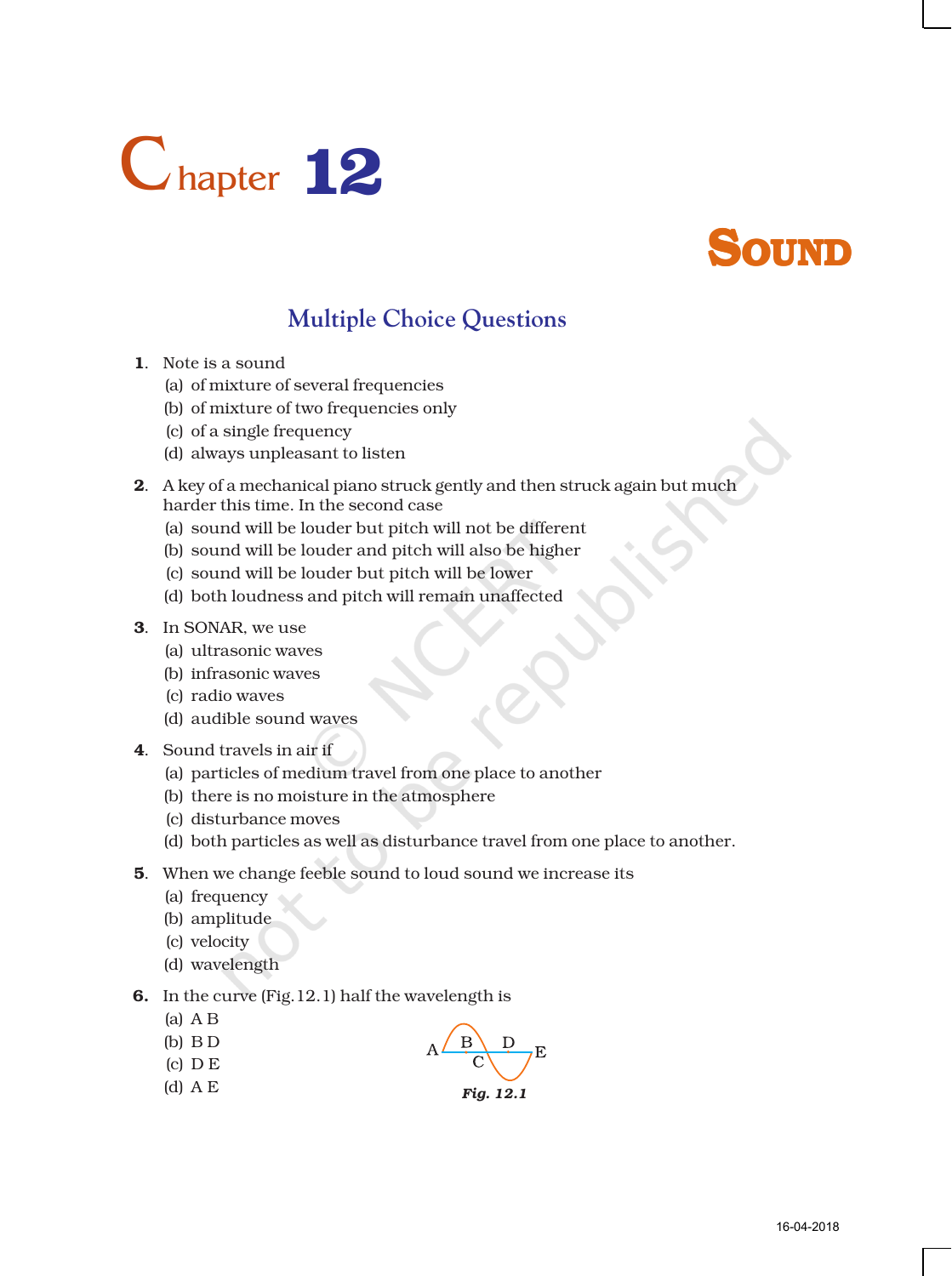- 7. Earthquake produces which kind of sound before the main shock wave begins
	- (a) ultrasound
	- (b) infrasound
	- (c) audible sound
	- (d) none of the above
- 8. Infrasound can be heard by
	- (a) dog
	- (b) bat
	- (c) rhinoceros
	- (d) human beings
- 9. Before playing the orchestra in a musical concert, a sitarist tries to adjust the tension and pluck the string suitably. By doing so, he is adjusting
	- (a) intensity of sound only
	- (b) amplitude of sound only
	- (c) frequency of the sitar string with the frequency of other musical instruments
	- (d) loudness of sound

## **Short Answer Question**

10. The given graph (Fig.12.2) shows the displacement versus time relation for a disturbance travelling with velocity of 1500 m s<sup>-1</sup>. Calculate the wavelength of the disturbance.



11. Which of the above two graphs (a) and (b) (Fig.12.3) representing the human voice is likely to be the male voice? Give reason for your answer.



*Fig. 12.3*

72 *EXEMPLAR PROBLEMS*